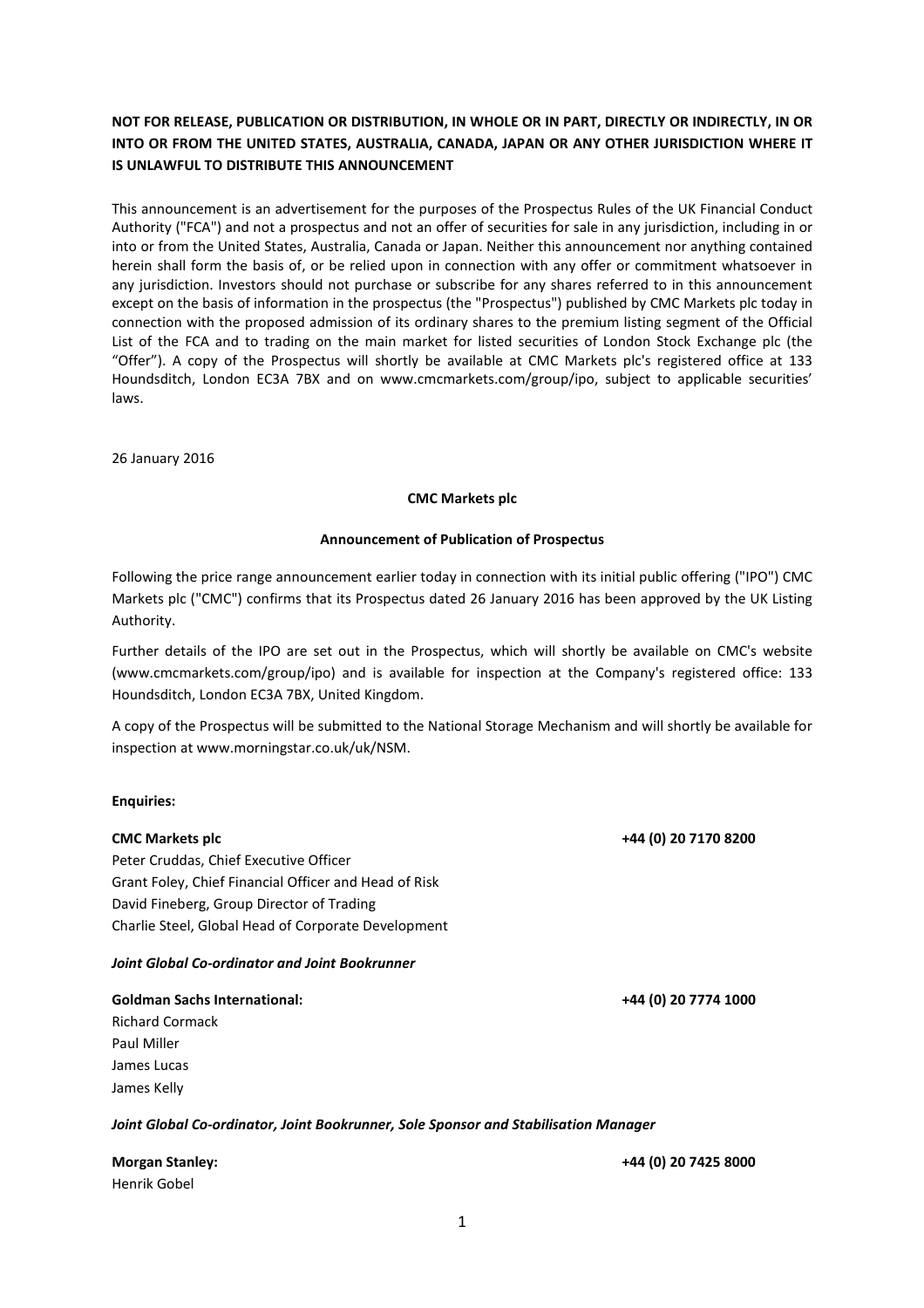Ben Grindley Max Mesny Angus Millar

Joint Bookrunner

# RBC Europe Limited: +44 (0) 20 7653 4000 Oliver Hearsey Darrell Uden Martin Frowde Will Smith Media Enquiries Camarco (Public Relations Advisor to CMC): +44 (0) 20 3757 4984 Geoffrey Pelham-Lane Ed Gascoigne-Pees Jennifer Renwick Intermediaries Offer Enquiries Solid Solutions Associates (UK) Ltd: +44 (0) 20 7549 1613 intermediaries@solid-solutions.co.uk

Nigel Morris Graham Webb

Client Share Offer Enquiries +44 (0) 20 3003 8303

### Disclaimer / Forward looking statements

Important notice

Prices of shares as well as any dividends paid in respect of such shares may go down as well as up and in the worst case you could lose all of your investment. Past performance of CMC and information in this document should not be relied upon as a guide to future performance.

The contents of this announcement, which has been prepared by and is the sole responsibility of CMC, have been approved by Morgan Stanley & Co. International plc for the purposes of section 21(2)(b) of the Financial Services and Markets Act 2000, as amended ("FSMA"). This approval relates solely to the promotion of material in connection with the Offer and does not extend to the promotion of CMC products.

This advertisement does not constitute an offer or recommendation concerning the securities referred to in this advertisement. Any prospective investor is recommended to consult an independent professional adviser as to the suitability of the securities referred to in this advertisement for the person concerned.

The information contained in this announcement is for background purposes only and does not purport to be full or complete. No reliance may be placed for any purpose on the information contained in this announcement or its accuracy, fairness or completeness.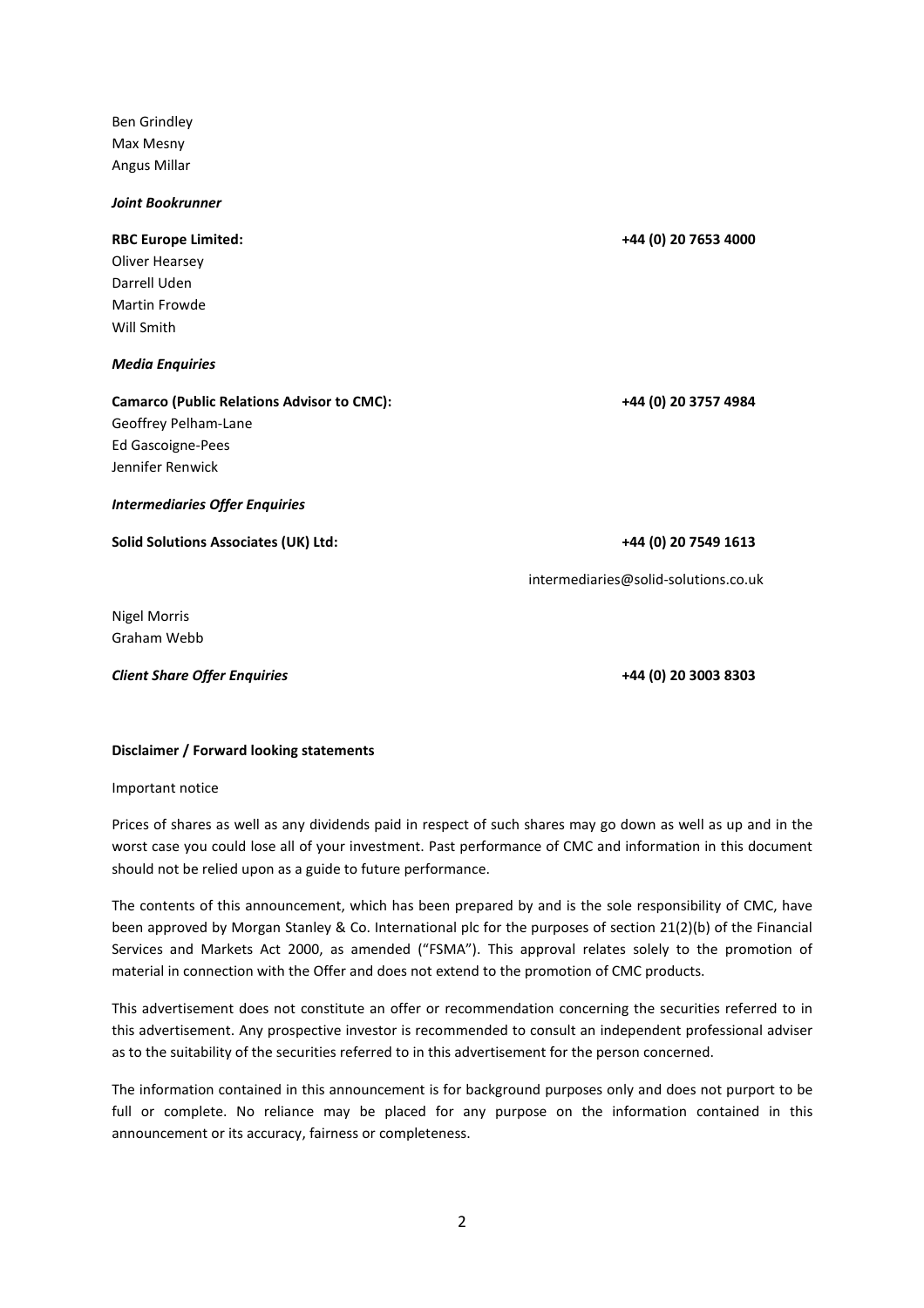Neither this announcement nor the information contained herein is for publication, distribution or release, in whole or in part, directly or indirectly, in or into or from the United States (including its territories and possessions, any State of the United States and the District of Columbia), or to U.S. Persons as defined in Regulation S under the U.S. Securities Act (as defined below) Australia, Canada, Japan or any other jurisdiction where to do so would constitute a violation of the relevant laws of such jurisdiction. The Offer and the distribution of this announcement may be restricted by law in certain jurisdictions and persons into whose possession any document or other information referred to herein comes should inform themselves about and observe any such restriction. Any failure to comply with these restrictions may constitute a violation of the securities laws of any such jurisdiction.

This announcement does not contain or constitute an offer of, or the solicitation of an offer to buy or subscribe for, the securities referred to herein to any person in any jurisdiction, including the United States, Australia, Canada or Japan or in any jurisdiction to whom or in which such offer or solicitation is unlawful.

The securities referred to herein have not and will not be registered under the U.S. Securities Act of 1933, as amended (the "Securities Act") and may not be offered or sold, directly or indirectly, in or into the United States or to U.S. persons as defined in Regulation S under the Securities Act except pursuant to an exemption from, or in a transaction not subject to, the registration requirements of the Securities Act. The offer and sale of securities referred to herein has not been and will not be registered under the Securities Act or under the applicable securities laws of Australia, Canada or Japan and any sale of Shares in the United States will be made only to persons who are both "qualified institutional buyers" as defined in Rule 144A under the US Securities Act and "qualified purchasers" as defined in the US Investment Company Act of 1940. There will be no public offer of the Shares in the United States, Australia, Canada or Japan. Subject to certain exceptions, the Shares referred to herein may not be offered or sold in Australia, Canada or Japan or to, or for the account or benefit of, any national, resident or citizen of Australia, Canada or Japan.

In any EEA Member State other than the United Kingdom, this announcement is only addressed to and is only directed at qualified investors ("Qualified Investors") in that Member State within the meaning of Directive 2003/71/EC (together with any applicable implementing measures in any Member State). Any investment or investment activity to which this announcement relates is available in the United Kingdom and to Qualified Investors in any member state of the EEA other than the United Kingdom and will be engaged in only with such persons. Other persons should not rely or act upon this announcement or any of its contents.

This announcement contains statements that are, or may be deemed to be, "forward-looking statements". These forward-looking statements may be identified by the use of forward-looking terminology, including the terms "believes", "estimates", "plans", "projects", "anticipates", "expects", "intends", "may", "will" or "should" or, in each case, their negative or other variations or comparable terminology, or by discussions of strategy, plans, objectives, goals, future events or intentions. Forward-looking statements may and often do differ materially from actual results. The forward-looking statements reflect the Group's current view with respect to future events and are subject to risks relating to future events and other risks, uncertainties and assumptions relating to the Group's business, results of operations, financial position, liquidity, prospects, growth and strategies. The forward-looking statements speak only as of the date they are made and cannot be relied upon as a guide to future performance.

Each of the Group and Goldman Sachs International, Morgan Stanley & Co. International plc, and RBC Europe Limited (together, the "Banks"), and their respective affiliates expressly disclaim any obligation or undertaking to update, review or revise any of the forward-looking statements contained in this announcement whether as a result of new information, future developments or otherwise.

This announcement is an advertisement and not a prospectus. Investors should not subscribe for or purchase any transferable securities referred to in this announcement except on the basis of information in the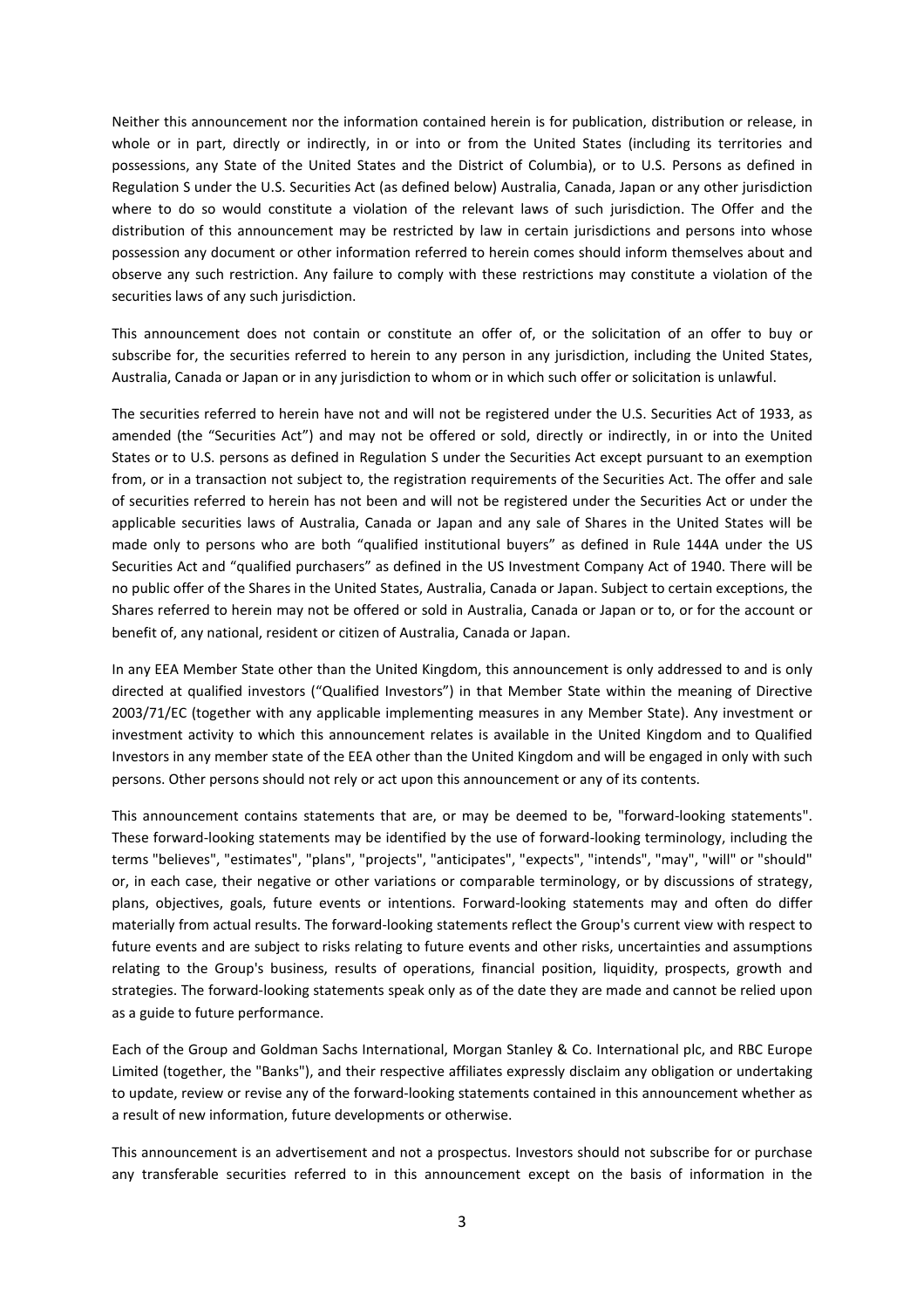Prospectus. Copies of the Prospectus will be available from the Group's website, subject to applicable securities laws, and at the Group's registered office. Any purchase of shares in the proposed Offer should be made solely on the basis of the information contained in the final Prospectus to be issued by the Group in connection with the Offer. Before purchasing any ordinary shares, persons viewing this announcement should ensure that they fully understand and accept the risks which are set out in the Prospectus. The information in this announcement is for background purposes only and does not purport to be full or complete. No reliance may be placed for any purpose on the information contained in this announcement or its accuracy or completeness. This announcement does not constitute or form part of any offer or invitation to sell or issue, or any solicitation of any offer to purchase or subscribe for any shares or any other securities nor shall it (or any part of it) or the fact of its distribution, form the basis of, or be relied on in connection with, any contract therefor. The information in this announcement is subject to change.

The Offer timetable, including the date of Admission, may be influenced by a range of circumstances such as market conditions. There is no guarantee that the Admission will occur and you should not base your financial decisions on the Group's intentions in relation to the Offer and Admission at this stage. Acquiring investments to which this announcement relates may expose an investor to a significant risk of losing all or part of the amount invested. Persons considering making such an investment should consult an authorised person specialising in advising on such investments. This announcement does not constitute a recommendation concerning the Offer. The value of shares can decrease as well as increase.

Each of Goldman Sachs International, Morgan Stanley & Co. International plc and RBC Europe Limited, who are each authorised by the Prudential Regulation Authority (the "PRA") and regulated by the FCA and the PRA in the United Kingdom, are acting exclusively for CMC and no-one else in connection with the Offer. None of the Banks will regard any other person (whether or not a recipient of this document) as a client in relation to the Offer and will not be responsible to anyone other than the Group for providing the protections afforded to their respective clients nor for giving advice in relation to the Offer or any transaction or arrangement referred to herein.

In connection with the Offer, each of the Banks and any of their respective affiliates, acting as investors for their own accounts, may purchase shares and in that capacity may retain, purchase, sell, offer to sell or otherwise deal for their own accounts in such shares and other securities of the Group or related investments in connection with the Offer or otherwise. Accordingly, references in the final Prospectus to the shares being offered, acquired, sold, placed or otherwise dealt in should be read as including any offer, sale, acquisition, placing or dealing in the shares by any of the Banks and any of their affiliates acting as investors for their own accounts. In addition, certain of the Banks or their affiliates may enter into financing arrangements and swaps in connection with which they or their affiliates may from time to time acquire, hold or dispose of shares. None of the Banks intends to disclose the extent of any such investment or transactions otherwise than in accordance with any legal or regulatory obligations to do so.

Apart from the responsibilities and liabilities, if any, which may be imposed on any of the Banks by the FSMA or the regulatory regime established thereunder, or under the regulatory regime of any jurisdiction where exclusion of liability under the relevant regulatory regime would be illegal, void or unenforceable, none of Banks or any of their respective affiliates, directors, officers, employees, advisers or agents accepts any responsibility or liability whatsoever for/or makes any representation or warranty, express or implied, as to the truth, accuracy or completeness of the information in this announcement (or whether any information has been omitted from the announcement) or any other information relating to CMC, its subsidiaries or associated companies, whether written, oral or in a visual or electronic form, and howsoever transmitted or made available or for any loss howsoever arising from any use of this announcement or its contents or otherwise arising in connection therewith.